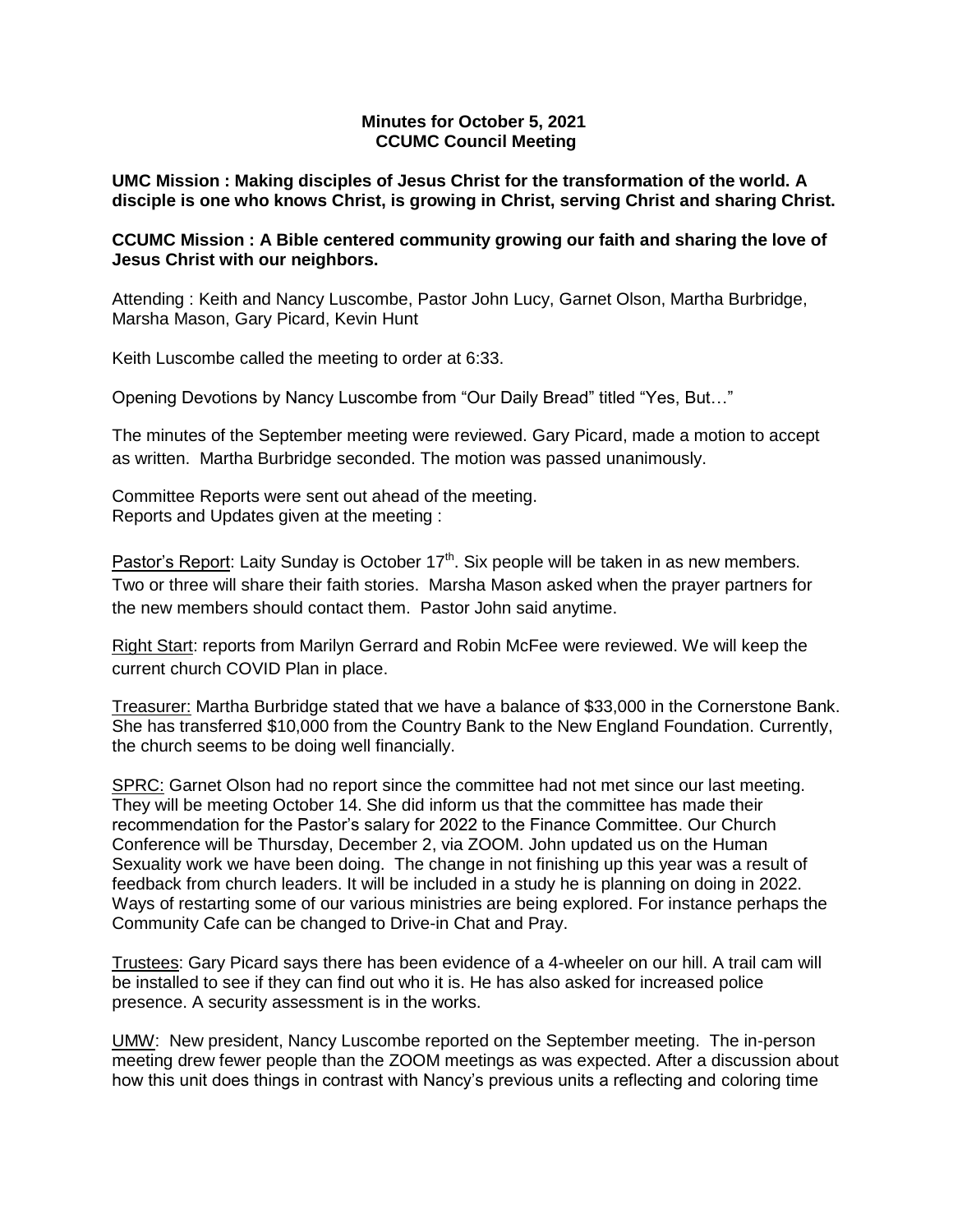ended the meeting. A few of us will attend the Conference Annual meeting on October 23 virtually. At the October meeting we will hold a Pledge to Mission program.

Ministry Team: Marsha Mason reported that the refreshments for the Bishop's Day in the district on October 21 that our church is hosting are all set. The 3:00 movie matinee was not very well attended. Garnet Olson then brought up something we talked about last meeting-the young adults not attending church, waiting to find out the church's stance on homosexuality. Nancy, who brought it up last month, said she was told that is not the reason. They just have a lot "on their plates" right now. Pastor John said really only 3 people from the praise band gave the Human Sexuality outcome as a reason. He says they continue to come to the YABS Bible study on Thursday evenings. In fact, they studied homelessness recently and are presenting a program to the church on October 24.

Website: There was no report but Gary Picard brought up doing "Why We Come to CCUMC" spots for the site. Pastor John said some were in "the works." Gary offered to do one and to record others.

## Old Business:

The neighborhood groups-moved to the parking lot.

The internet is better since we upgraded.

The Bishop's visit-updated earlier.

 Stewardship Workshop "Financial Ministry Time Line" presented by David Abbott from the New England Foundation on November 7, after church. Bring a bag lunch. Pastor John asked people to write down what they know so as to speed up the process on that day. New member classes are going great!

### New Business:

#### 2022 Budget

 Contracts for the staff start January 1, 2022. In light of that, it was agreed that there should be a temporary contract with organist, Jim Perry, through the end of the year to include the extra time he will be putting in for choir rehearsals on Thursday evenings. It was questioned if our Mission Shares (amount to Conference) was too high. Since we have been getting "relief" it was expected to go up 20% but it appeared it went higher. Pastor John will check on this. This week he expects to have the paperwork for 2022 relief filled out and submitted.

 Pastor John also plans to have the paperwork filled out this week for Equitable Salary Compensation. We have been receiving this help already.

 A motion was made by Garnet Olson and seconded by Gary Picard to accept the budget with the understanding that it need to be approved by the Church Council. It passed unanimously.

### Church Credit Card?

 With the update of the internet the church had to have a fourth phone line, so a cell phone was added at the cost of \$19/month. The cell phone bill however does not appear on the regular bill and must be paid by credit card. Currently Kris Gerrard is paying it and we are reimbursing him. A motion was made by Gary Picard and seconded by Marsha Mason to pursue a credit card for the church to pay this bill. The card will be locked in the church safe. It passed unanimously. Martha Burbridge will speak with our bank.

### Stipend for Speaker

 Pastor John asked for a stipend of \$300 for Matthew Works, the homeless man who will be speaking to the church on October 24, presented by YABS. It was decided by consensus to have a free-will offering and the church would make up any difference up to \$300.